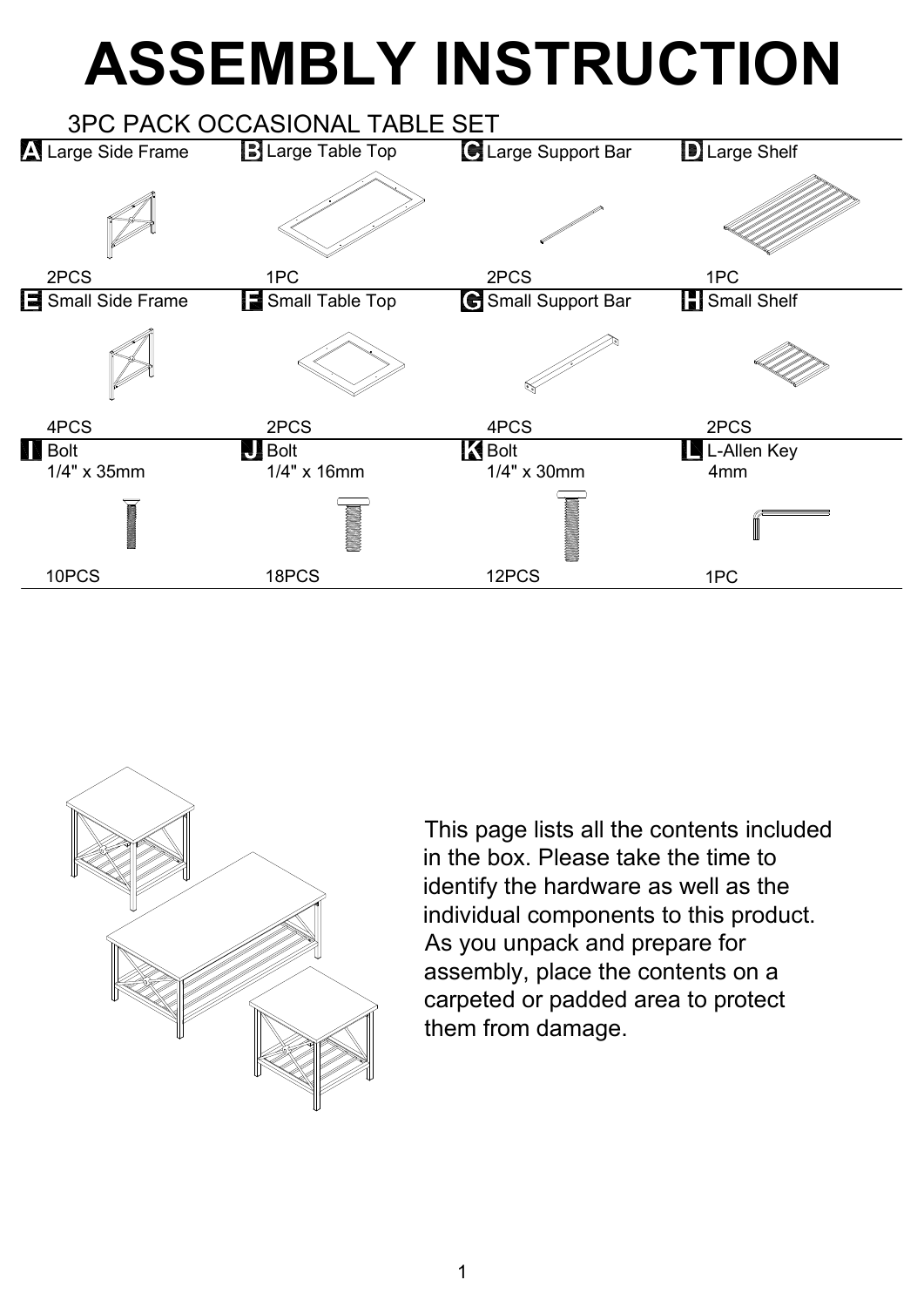

Attach the Large Side Frame (A) to Large Shelf (D), insert the Bolt (K), turn the L-Allen Key (L) to tighten them. Then attach the Large Support Bar (C) to Large Side Frame (A), insert the Bolt (J), turn the L-Allen Key (L) to tighten them.



Attach the Large Table Top (B) to the assembled large table frame, insert the Bolt (J) and Bolt (I), turn the L-Allen Key (L) to tighten them.





Attach the Small Side Frame (E) to Small Shelf (H), insert the Bolt (K), turn the L-Allen Key (L) to tighten them. Then attach the Small Support Bar (G) to Small Side Frame (E), insert the Bolt (J), turn the L-Allen Key (L) to tighten them.